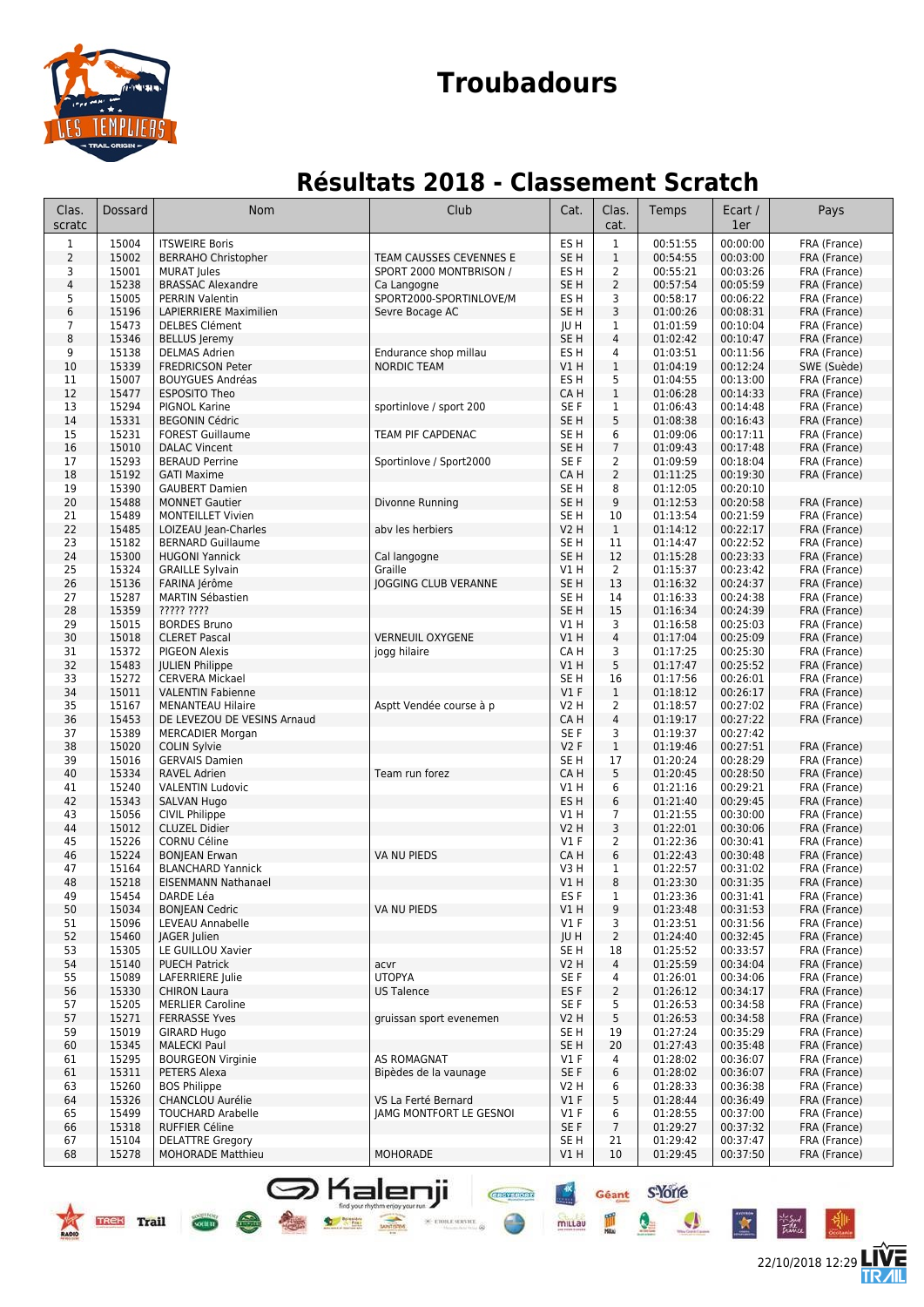

#### **Troubadours - Scratch** *Page 2*

22/10/2018 12:29 **LIVE** 

Géant S'Yorre

 $\bullet$ 

 $\bullet$ 

 $\ddot{\ast}$ 

Pã.

皿

mittau

**CHAPTERS** 

 $\times$  erone server  $\phi$ 

| Clas.<br>scratc | Dossard        | Nom                                                    | Club                                      | Cat.                      | Clas.<br>cat.                     | Temps                | Ecart /<br>1er       | Pays                         |
|-----------------|----------------|--------------------------------------------------------|-------------------------------------------|---------------------------|-----------------------------------|----------------------|----------------------|------------------------------|
| 69              | 15232          | <b>GOUTTEFANGEAS Armelle</b>                           |                                           | SE F                      | 8                                 | 01:29:47             | 00:37:52             | FRA (France)                 |
| 70              | 15377          | <b>COLLEVILLE Aurélie</b>                              | LES FURETS D'EIFFAGE                      | SE F                      | 9                                 | 01:29:55             | 00:38:00             | FRA (France)                 |
| 71              | 15298          | <b>HOSSELIN Laurent</b>                                |                                           | V2 H                      | $\overline{7}$                    | 01:29:58             | 00:38:03             | FRA (France)                 |
| 72              | 15113          | <b>GICQUEL Vanessa</b>                                 |                                           | SE F                      | 10                                | 01:30:50             | 00:38:55             | FRA (France)                 |
| 73<br>74        | 15141<br>15280 | <b>BEZES Paul</b>                                      |                                           | ES <sub>H</sub><br>V3H    | $7\overline{ }$<br>$\overline{2}$ | 01:30:56             | 00:39:01<br>00:39:10 | FRA (France)                 |
| 75              | 15159          | ROUAULT Didier<br>GUILLOT Ségolène                     |                                           | SE F                      | 11                                | 01:31:05<br>01:31:09 | 00:39:14             | FRA (France)<br>FRA (France) |
| 75              | 15261          | <b>BOS MOLINIER Pierre</b>                             |                                           | CA H                      | $\overline{7}$                    | 01:31:09             | 00:39:14             | FRA (France)                 |
| 77              | 15265          | <b>FALCON Peroline</b>                                 |                                           | SE F                      | 12                                | 01:31:14             | 00:39:19             | FRA (France)                 |
| 78              | 15029          | <b>MALATERRE Romain</b>                                | 12.com                                    | V1 H                      | 11                                | 01:31:18             | 00:39:23             | FRA (France)                 |
| 79              | 15329          | VAZIA Dorothee                                         |                                           | $VI$ F                    | $\overline{7}$                    | 01:31:45             | 00:39:50             | FRA (France)                 |
| 80              | 15459          | DE COENE Sebastien                                     | De Coene                                  | SE <sub>H</sub>           | 22                                | 01:31:49             | 00:39:54             | FRA (France)                 |
| 81<br>81        | 15340<br>15388 | <b>BERNARD Brigitte</b><br><b>SABATHIE Margaux</b>     |                                           | V1 F<br>ES <sub>F</sub>   | 8<br>3                            | 01:31:50<br>01:31:50 | 00:39:55<br>00:39:55 | FRA (France)                 |
| 83              | 15239          | <b>ANTOINE Lucie</b>                                   |                                           | CA F                      | $\mathbf{1}$                      | 01:31:53             | 00:39:58             | FRA (France)                 |
| 84              | 15282          | <b>COMMEAUX Guilhem</b>                                |                                           | SE H                      | 23                                | 01:32:02             | 00:40:07             | FRA (France)                 |
| 85              | 15171          | <b>RIPPOZ Cecile</b>                                   | <b>ASO NTN SNR</b>                        | V2F                       | $\overline{2}$                    | 01:32:10             | 00:40:15             | FRA (France)                 |
| 86              | 15191          | <b>WATA Sebastien</b>                                  | US BAZAS athletisme                       | SE <sub>H</sub>           | 24                                | 01:32:26             | 00:40:31             | FRA (France)                 |
| 87              | 15250          | <b>GOUBET Jean-Yves</b>                                |                                           | SE <sub>H</sub>           | 25                                | 01:32:29             | 00:40:34             | FRA (France)                 |
| 88              | 15021          | LACOMBE Jean-Yves                                      |                                           | V1 H                      | 12                                | 01:32:50             | 00:40:55             | FRA (France)                 |
| 88              | 15365          | DE BAERE Jennifer                                      |                                           | SE F                      | 13                                | 01:32:50             | 00:40:55             | FRA (France)                 |
| 90<br>91        | 15026<br>15068 | <b>REZZONICO Pierre</b><br>SALANOVA Amandine           |                                           | SE <sub>H</sub><br>SE F   | 26<br>14                          | 01:33:01<br>01:33:22 | 00:41:06<br>00:41:27 | FRA (France)<br>FRA (France) |
| 91              | 15169          | <b>PURROY Marielle</b>                                 |                                           | SE F                      | 14                                | 01:33:22             | 00:41:27             | FRA (France)                 |
| 93              | 15341          | JAMES Jennifer                                         |                                           | ES F                      | $\overline{4}$                    | 01:33:25             | 00:41:30             | FRA (France)                 |
| 94              | 15185          | LOUVEL Stephanie                                       | <b>US Camon</b>                           | $VI$ F                    | 9                                 | 01:33:43             | 00:41:48             | FRA (France)                 |
| 95              | 15281          | <b>VARLET Celine</b>                                   | 12.Com                                    | SE F                      | 16                                | 01:34:02             | 00:42:07             | FRA (France)                 |
| 96              | 15098          | <b>MATHIS Delphine</b>                                 |                                           | SE F                      | 17                                | 01:34:07             | 00:42:12             | GER (Allemagne)              |
| 97              | 15312          | <b>MACQUET Marie</b>                                   | Bipèdes de la vaunage                     | V2 F                      | 3                                 | 01:34:13             | 00:42:18             | FRA (France)                 |
| 98              | 15335          | <b>GRAND Noémie</b>                                    |                                           | CAF                       | $\overline{2}$                    | 01:34:21             | 00:42:26             | FRA (France)                 |
| 99              | 15210          | <b>CUIN Charlotte</b>                                  | VALLONS DE LA TOUR TRIA                   | CA F                      | 3                                 | 01:34:22             | 00:42:27             | FRA (France)                 |
| 100             | 15299          | <b>BALZEAU Berenger</b>                                |                                           | SE <sub>H</sub>           | 27                                | 01:34:30             | 00:42:35             | FRA (France)                 |
| 101<br>102      | 15177<br>15189 | SINEYEN Aurélie<br><b>AGOUTBORDE Mélanie</b>           | <b>SPUC LASTERKA</b>                      | SE <sub>F</sub><br>SE F   | 18<br>19                          | 01:34:40<br>01:34:54 | 00:42:45<br>00:42:59 | FRA (France)<br>FRA (France) |
| 103             | 15073          | <b>ROBERT Eliott</b>                                   | Saint Cyp'runners                         | CA H                      | 8                                 | 01:35:06             | 00:43:11             | FRA (France)                 |
| 104             | 15354          | <b>DEVILLARD Nathalie</b>                              |                                           | $VI$ F                    | 10                                | 01:35:33             | 00:43:38             | FRA (France)                 |
| 105             | 15319          | LE GUENNIC Boris                                       |                                           | V1 H                      | 13                                | 01:35:35             | 00:43:40             | FRA (France)                 |
| 106             | 15315          | <b>CHRISTINA Aurélie</b>                               |                                           | SE F                      | 20                                | 01:35:36             | 00:43:41             | FRA (France)                 |
| 106             | 15322          | SCOARNEC-COADER Valerie                                |                                           | V1 F                      | 11                                | 01:35:36             | 00:43:41             | FRA (France)                 |
| 108             | 15156          | <b>COUDERT Celine</b>                                  |                                           | SE F                      | 21                                | 01:35:46             | 00:43:51             | FRA (France)                 |
| 109             | 15006          | <b>HEURTEL François</b>                                | <b>Bouliac Sports Plaisirs</b>            | SE H                      | 28                                | 01:35:48             | 00:43:53             | FRA (France)                 |
| 110             | 15024          | <b>BAUCHE Anne-Sophie</b>                              | bouliac sports plaisirs                   | SE F                      | 22                                | 01:35:50<br>01:35:50 | 00:43:55             | FRA (France)                 |
| 110<br>112      | 15037<br>15197 | <b>FORIR Alexandra</b><br>JAFFRE Nathalie              | <b>BCAM</b>                               | $VI$ F<br>SE <sub>F</sub> | 12<br>23                          | 01:36:00             | 00:43:55<br>00:44:05 | FRA (France)<br>FRA (France) |
| 113             | 15277          | <b>RIVORY Claire</b>                                   | ICV                                       | SE F                      | 24                                | 01:36:03             | 00:44:08             | FRA (France)                 |
| 114             | 15064          | <b>DUBOIS Charlotte</b>                                | CAP NATURE BEAULIEU                       | CAF                       | $\overline{4}$                    | 01:36:13             | 00:44:18             | FRA (France)                 |
| 115             | 15206          | <b>IULIEN-LAFERRIERE Cristina</b>                      |                                           | SE F                      | 25                                | 01:36:19             | 00:44:24             | FRA (France)                 |
| 116             | 15484          | <b>LEXCELLENT Sarah</b>                                |                                           | SE F                      | 26                                | 01:36:44             | 00:44:49             | FRA (France)                 |
| 117             | 15135          | <b>LAMPERT Sophie</b>                                  | ASGVO                                     | $VI$ F                    | 13                                | 01:37:05             | 00:45:10             | FRA (France)                 |
| 118             | 15183          | <b>GALTIER Sophie</b>                                  |                                           | SE F                      | 27                                | 01:37:09             | 00:45:14             | FRA (France)                 |
| 119             | 15241          | <b>BERTHET Victor</b>                                  |                                           | SE H                      | 29                                | 01:37:20             | 00:45:25             | FRA (France)                 |
| 120             | 15288<br>15289 | <b>IEANGUYOT Emilie</b><br><b>DECORSE Vincent</b>      |                                           | SE F                      | 28                                | 01:37:35             | 00:45:40             | FRA (France)                 |
| 120<br>122      | 15304          | <b>LAMURE Cécile</b>                                   | ROC'N GROLLES DU VERDON                   | SE H<br>V1F               | 30<br>14                          | 01:37:35<br>01:37:40 | 00:45:40<br>00:45:45 | FRA (France)<br>FRA (France) |
| 123             | 15364          | <b>DAURES Frédérique</b>                               |                                           | $VI$ F                    | 15                                | 01:37:48             | 00:45:53             | FRA (France)                 |
| 124             | 15063          | <b>DUBOIS Caroline</b>                                 | CAP NATURE BEAULIEU                       | $VI$ F                    | 16                                | 01:37:55             | 00:46:00             | FRA (France)                 |
| 125             | 15065          | <b>DACHEVILLE Cathy</b>                                | <b>ACCES TRAIL</b>                        | $VI$ F                    | 17                                | 01:38:15             | 00:46:20             | FRA (France)                 |
| 126             | 15190          | <b>MARQUES Aude</b>                                    |                                           | SE F                      | 29                                | 01:38:24             | 00:46:29             | FRA (France)                 |
| 127             | 15264          | <b>FINE Valentin</b>                                   |                                           | SE H                      | 31                                | 01:38:29             | 00:46:34             | FRA (France)                 |
| 128             | 15479          | <b>GARAMPON Marion</b>                                 |                                           | SE F                      | 30                                | 01:38:37             | 00:46:42             | FRA (France)                 |
| 129             | 15048          | <b>LABASTE Anne-Claire</b>                             |                                           | $VI$ F                    | 18                                | 01:38:40             | 00:46:45             | FRA (France)                 |
| 130             | 15105          | <b>MEICHELBECK Anne</b>                                | <b>ASGVO</b>                              | $VI$ F                    | 19                                | 01:38:42             | 00:46:47             | FRA (France)<br>FRA (France) |
| 131<br>132      | 15328<br>15039 | <b>CHINCHOLE Romain</b><br><b>NOGUES Michelle</b>      | asnieres athlestisme                      | SE H<br>V3F               | 32<br>$\mathbf{1}$                | 01:38:48<br>01:38:53 | 00:46:53<br>00:46:58 | FRA (France)                 |
| 133             | 15480          | <b>GARON Charlotte</b>                                 |                                           | SE F                      | 31                                | 01:39:14             | 00:47:19             | FRA (France)                 |
| 134             | 15283          | <b>JORDY Flavienne</b>                                 |                                           | SE F                      | 32                                | 01:39:17             | 00:47:22             | FRA (France)                 |
| 135             | 15146          | <b>GUILMIN Nolwenn</b>                                 |                                           | $VI$ F                    | 20                                | 01:39:20             | 00:47:25             | FRA (France)                 |
| 136             | 15302          | <b>BOSC Nathalie</b>                                   |                                           | SE F                      | 33                                | 01:39:21             | 00:47:26             | FRA (France)                 |
| 137             | 15176          | <b>VILLETTE Aurelie</b>                                | <b>Blanc Nez Triathlon</b>                | SE F                      | 34                                | 01:39:49             | 00:47:54             | FRA (France)                 |
| 138             | 15244          | GRAND-FOURMOND Christèle                               |                                           | $VI$ F                    | 21                                | 01:39:50             | 00:47:55             | FRA (France)                 |
| 139             | 15069          | <b>COMBE Aude</b>                                      |                                           | SE F                      | 35                                | 01:39:51             | 00:47:56             | FRA (France)                 |
| 140             | 15381          | <b>GIORDANO Marie-Claude</b><br><b>MANDIN Ludivine</b> | LES FURETS D'EIFFAGE                      | V3F                       | $\overline{2}$<br>36              | 01:40:15<br>01:40:21 | 00:48:20             | FRA (France)                 |
| 141<br>142      | 15144<br>15259 | MAYOUX Myriam                                          | Les gazelles de Cissé<br><b>NBZ Trail</b> | SE F<br>SE F              | 37                                | 01:40:53             | 00:48:26<br>00:48:58 | FRA (France)<br>FRA (France) |
| 143             | 15216          | ARNAUD Jean                                            |                                           | V3H                       | 3                                 | 01:40:56             | 00:49:01             | FRA (France)                 |
|                 |                |                                                        |                                           |                           |                                   |                      |                      |                              |

**S** Kalenji

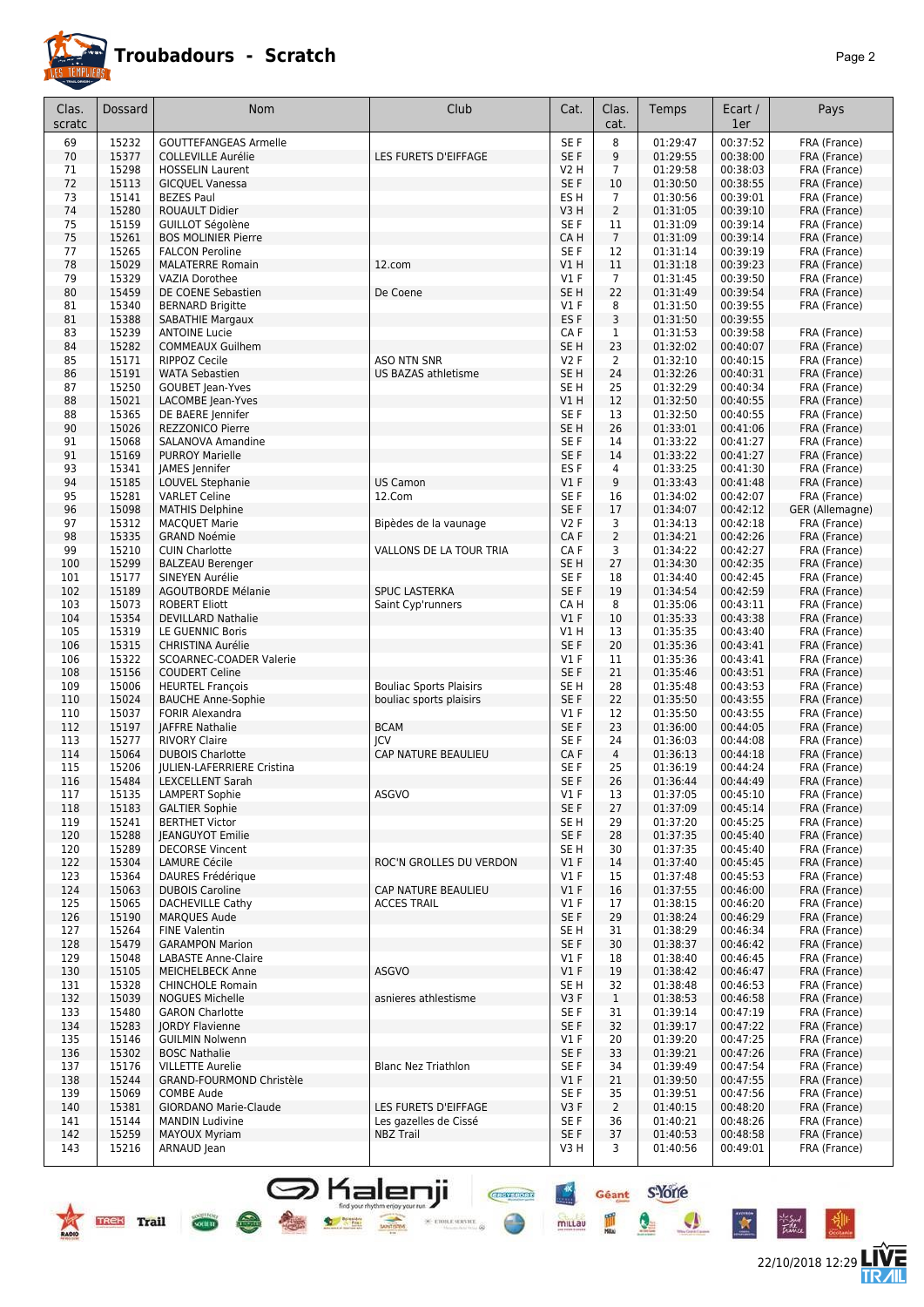

22/10/2018 12:29

**LIVE**<br>TR*A*IL

Géant S-Yorre

Q

 $\frac{1}{100}$ 

 $\mathcal{L}$ 

**CHEFFIORE** 

 $\times$  etoile service  $\oplus$ 

 $rac{4x}{2}$ 

mittau

| Clas.<br>scratc | Dossard        | Nom                                               | Club                    | Cat.                      | Clas.<br>cat.  | Temps                | Ecart /<br>1er       | Pays                         |
|-----------------|----------------|---------------------------------------------------|-------------------------|---------------------------|----------------|----------------------|----------------------|------------------------------|
| 144             | 15081          | <b>JUBEAU Françoise</b>                           |                         | <b>V2F</b>                | $\overline{4}$ | 01:40:59             | 00:49:04             | FRA (France)                 |
| 145             | 15284          | <b>VAILLANT Marc</b>                              |                         | <b>V2 H</b>               | 8              | 01:41:00             | 00:49:05             | FRA (France)                 |
| 146             | 15213          | <b>MARQUILLY Candice</b>                          |                         | SE F                      | 38             | 01:41:10             | 00:49:15             | FRA (France)                 |
| 147             | 15376          | <b>CAPELLE Maude</b>                              | LES FURETS D'EIFFAGE    | SE F                      | 39             | 01:41:17             | 00:49:22             | FRA (France)                 |
| 148             | 15052          | <b>LEBRETON Benoît</b>                            | ASNIERES SPORTS ATHLETI | SE <sub>H</sub>           | 33             | 01:41:21             | 00:49:26             | FRA (France)                 |
| 149             | 15084          | <b>CHARREAU Pascal</b>                            |                         | <b>V2 H</b>               | 9              | 01:41:30             | 00:49:35             | FRA (France)                 |
| 150<br>151      | 15170<br>15044 | LE BRONNEC Christelle<br><b>MAGRÉ Gauthier</b>    |                         | $VI$ F<br>SE <sub>H</sub> | 22<br>34       | 01:41:32<br>01:41:41 | 00:49:37<br>00:49:46 | FRA (France)<br>FRA (France) |
| 152             | 15178          | PEULMEULE Séverine                                |                         | $VI$ F                    | 23             | 01:41:46             | 00:49:51             | FRA (France)                 |
| 153             | 15132          | <b>THIERRY Iulia</b>                              |                         | SE <sub>F</sub>           | 40             | 01:41:50             | 00:49:55             | FRA (France)                 |
| 154             | 15279          | <b>BRICOTTE Sonia</b>                             |                         | $VI$ F                    | 24             | 01:42:48             | 00:50:53             | FRA (France)                 |
| 155             | 15323          | <b>MARQUES Emmanuelle</b>                         |                         | ES <sub>F</sub>           | 5              | 01:42:50             | 00:50:55             | FRA (France)                 |
| 156             | 15444          | <b>BLANC Allan</b>                                | Team Fit Blke&Run 36    | SE <sub>H</sub>           | 35             | 01:42:58             | 00:51:03             | FRA (France)                 |
| 157             | 15112          | <b>DAUPHIN Gaëlle</b>                             |                         | SE F                      | 41             | 01:43:09             | 00:51:14             | FRA (France)                 |
| 158             | 15344          | <b>MALECKI Laetitia</b>                           | CAP MELGUEIL            | SE F                      | 42             | 01:43:12             | 00:51:17             | FRA (France)                 |
| 159             | 15273          | <b>BUTET MOHORADE Delphine</b>                    | <b>BUTET MOHORADE</b>   | V1F                       | 25             | 01:43:18             | 00:51:23             | FRA (France)                 |
| 160<br>161      | 15361<br>15228 | <b>SAMARA Claude</b><br><b>GRUMAN Camille</b>     |                         | V1H<br>V1F                | 14<br>26       | 01:43:21<br>01:43:22 | 00:51:26<br>00:51:27 | FRA (France)<br>FRA (France) |
| 162             | 15142          | <b>MONJOL Madeleine</b>                           | Asnieres athletisme     | <b>V2F</b>                | 5              | 01:43:26             | 00:51:31             | FRA (France)                 |
| 162             | 15306          | <b>SEYNAEVE Thibaut</b>                           |                         | SE <sub>H</sub>           | 36             | 01:43:26             | 00:51:31             | FRA (France)                 |
| 164             | 15025          | <b>CHARBONNIER Nicolas</b>                        | <b>RAPH CLUB</b>        | V1 H                      | 15             | 01:43:37             | 00:51:42             | FRA (France)                 |
| 165             | 15474          | <b>DESOUCHES Anouk</b>                            |                         | $VI$ F                    | 27             | 01:43:38             | 00:51:43             | FRA (France)                 |
| 166             | 15332          | LOGIOU Tiphaine                                   |                         | SE F                      | 43             | 01:43:39             | 00:51:44             | FRA (France)                 |
| 166             | 15495          | RAGOT Solenn                                      |                         | SE F                      | 43             | 01:43:39             | 00:51:44             | FRA (France)                 |
| 168             | 15367          | PORTELLA Gaelle                                   |                         | SE F                      | 45             | 01:43:51             | 00:51:56             | FRA (France)                 |
| 169             | 15492          | PALIES Jean Claude                                | Run'in Nîmes            | <b>V2 H</b>               | 10             | 01:44:12             | 00:52:17             | FRA (France)                 |
| 170             | 15497          | <b>REMILLEUX Betty</b>                            | Divonne Running         | SE F                      | 46             | 01:44:16             | 00:52:21             | FRA (France)                 |
| 171<br>172      | 15078<br>15243 | <b>HALL Valerie</b><br>RAILLARD Jeanne            | <b>UACA ST BRIEUC</b>   | V2F<br>SE F               | 6<br>47        | 01:44:19<br>01:44:26 | 00:52:24<br>00:52:31 | FRA (France)<br>FRA (France) |
| 173             | 15071          | LAVEISSIERE Nicolas                               |                         | SE <sub>H</sub>           | 37             | 01:44:29             | 00:52:34             | FRA (France)                 |
| 173             | 15072          | LAVEISSIERE Sandra                                |                         | SE F                      | 48             | 01:44:29             | 00:52:34             | FRA (France)                 |
| 175             | 15139          | <b>PUECH Nadine</b>                               | acvr                    | V2F                       | $\overline{7}$ | 01:44:30             | 00:52:35             | FRA (France)                 |
| 176             | 15336          | ROUZAIRE Lionel                                   | Rouzaire                | SE H                      | 38             | 01:44:33             | 00:52:38             | FRA (France)                 |
| 177             | 15118          | <b>SIERRA Karine</b>                              | RENARDS DE CARAVETTE    | $VI$ F                    | 28             | 01:44:50             | 00:52:55             | FRA (France)                 |
| 178             | 15214          | DAOUADJI Mounir                                   |                         | SE H                      | 39             | 01:44:51             | 00:52:56             | FRA (France)                 |
| 179             | 15188          | <b>TOURRETTE Valerie</b>                          |                         | V1F                       | 29             | 01:44:57             | 00:53:02             | FRA (France)                 |
| 180             | 15110<br>15301 | <b>JAUMIER Carine</b>                             | A VOS BASKETS ISTRES    | $VI$ F                    | 30             | 01:44:58             | 00:53:03             | FRA (France)                 |
| 181<br>182      | 15321          | <b>BONNET Laetitia</b><br><b>TROUPEL Sarah</b>    |                         | V1F<br>SE F               | 31<br>49       | 01:45:09<br>01:45:18 | 00:53:14<br>00:53:23 | FRA (France)<br>FRA (France) |
| 183             | 15409          | <b>BRENON Stephane</b>                            |                         | VIH                       | 16             | 01:45:29             | 00:53:34             | FRA (France)                 |
| 184             | 15117          | <b>GAUTIER Anne-Caroline</b>                      |                         | SE F                      | 50             | 01:45:31             | 00:53:36             | FRA (France)                 |
| 185             | 15417          | <b>BERTINOTTI Yves</b>                            |                         | V3H                       | $\overline{4}$ | 01:45:41             | 00:53:46             | FRA (France)                 |
| 186             | 15491          | NIOX CHATEAU Agnes                                |                         | <b>V2F</b>                | 8              | 01:45:52             | 00:53:57             | FRA (France)                 |
| 187             | 15400          | <b>FERRASSE Marie</b>                             |                         | SE <sub>F</sub>           | 51             | 01:45:59             | 00:54:04             |                              |
| 188             | 15234          | ROUSSEAU Alexandra                                | <b>USMA</b>             | SE F                      | 52             | 01:46:01             | 00:54:06             | FRA (France)                 |
| 189             | 15472          | <b>CRISTOL Celine</b>                             |                         | $VI$ F                    | 32             | 01:46:02             | 00:54:07             | FRA (France)                 |
| 190<br>191      | 15333<br>15122 | LOCQUET Elodie<br>PRADO Catherine                 | A VOS BASKETS ISTRES    | SE F<br><b>V2F</b>        | 53<br>9        | 01:47:00<br>01:47:16 | 00:55:05<br>00:55:21 | FRA (France)<br>FRA (France) |
| 192             | 15047          | <b>NETH Véronique</b>                             | Unnormaltrail           | V1F                       | 33             | 01:47:23             | 00:55:28             | FRA (France)                 |
| 193             | 15478          | <b>FONTANILLES Guillaume</b>                      | Météo Sud-Aveyron       | SE H                      | 40             | 01:47:25             | 00:55:30             | FRA (France)                 |
| 194             | 15269          | <b>CHIRON Louisette</b>                           | CA Plassac              | V2F                       | 10             | 01:47:27             | 00:55:32             | FRA (France)                 |
| 195             | 15202          | <b>TREHELLO Cindy</b>                             |                         | SE F                      | 54             | 01:48:09             | 00:56:14             | FRA (France)                 |
| 196             | 15286          | <b>MIGNOT Anne</b>                                |                         | SE F                      | 55             | 01:48:11             | 00:56:16             | FRA (France)                 |
| 197             | 15062          | <b>BURNIER FRAMBORET Celine</b>                   |                         | $VI$ F                    | 34             | 01:48:27             | 00:56:32             | FRA (France)                 |
| 198             | 15297          | <b>MORA Veronique</b>                             |                         | V <sub>2</sub> F          | 11             | 01:48:32             | 00:56:37             | FRA (France)                 |
| 199             | 15212          | LAUR Clément<br><b>LAUR Fabienne</b>              |                         | V2 H<br>V2F               | 11             | 01:48:40             | 00:56:45<br>00:56:46 | FRA (France)<br>FRA (France) |
| 200<br>201      | 15211<br>15095 | <b>BRUNEAU Pascaline</b>                          |                         | $VI$ F                    | 12<br>35       | 01:48:41<br>01:48:46 | 00:56:51             | FRA (France)                 |
| 202             | 15143          | <b>LETORT Karine</b>                              |                         | $VI$ F                    | 36             | 01:48:47             | 00:56:52             | FRA (France)                 |
| 203             | 15038          | RAMANOËL Richard                                  |                         | V3H                       | 5              | 01:49:04             | 00:57:09             | FRA (France)                 |
| 204             | 15085          | <b>SIMON Nicole</b>                               |                         | V2F                       | 13             | 01:49:12             | 00:57:17             | FRA (France)                 |
| 205             | 15352          | <b>DERYCKE Emmanuel</b>                           |                         | VIH                       | 17             | 01:49:20             | 00:57:25             | FRA (France)                 |
| 205             | 15391          | <b>RUBIO Mariola</b>                              |                         | V2F                       | 14             | 01:49:20             | 00:57:25             |                              |
| 205             | 15392          | <b>BERNARD Michel</b>                             |                         | V3 H                      | 6              | 01:49:20             | 00:57:25             |                              |
| 208             | 15446          | LAPORTE Emmanuelle                                |                         | $VI$ F                    | 37             | 01:49:47             | 00:57:52             | FRA (France)                 |
| 209<br>210      | 15187<br>15133 | <b>CHALLANGE Karine</b><br><b>LORNE Catherine</b> | Les renards de caravett | V2F<br>$VI$ F             | 15<br>38       | 01:49:52<br>01:49:56 | 00:57:57<br>00:58:01 | FRA (France)<br>FRA (France) |
| 211             | 15154          | <b>VIALE Laurence</b>                             |                         | V2F                       | 16             | 01:50:05             | 00:58:10             | FRA (France)                 |
| 212             | 15036          | <b>LABORIE Laurence</b>                           |                         | $VI$ F                    | 39             | 01:50:06             | 00:58:11             | FRA (France)                 |
| 213             | 15162          | POUX Estelle                                      |                         | V2F                       | 17             | 01:50:40             | 00:58:45             | FRA (France)                 |
| 214             | 15075          | VAN LOOKE Catherine                               |                         | V3F                       | 3              | 01:50:41             | 00:58:46             | FRA (France)                 |
| 215             | 15045          | <b>DELEAU Celine</b>                              |                         | $VI$ F                    | 40             | 01:50:48             | 00:58:53             | FRA (France)                 |
| 216             | 15017          | <b>COSTILLE Bruno</b>                             |                         | V1H                       | 18             | 01:50:51             | 00:58:56             | FRA (France)                 |
| 216             | 15275          | <b>COSTILLE Sandra</b>                            |                         | $VI$ F                    | 41             | 01:50:51             | 00:58:56             | FRA (France)                 |
| 218             | 15413          | <b>FRADON Muriel</b>                              |                         | V2F                       | 18             | 01:51:46             | 00:59:51             | FRA (France)                 |

**S** Kalenji

 $\frac{1}{\sqrt{2\pi}}$ 

**TREK** Trail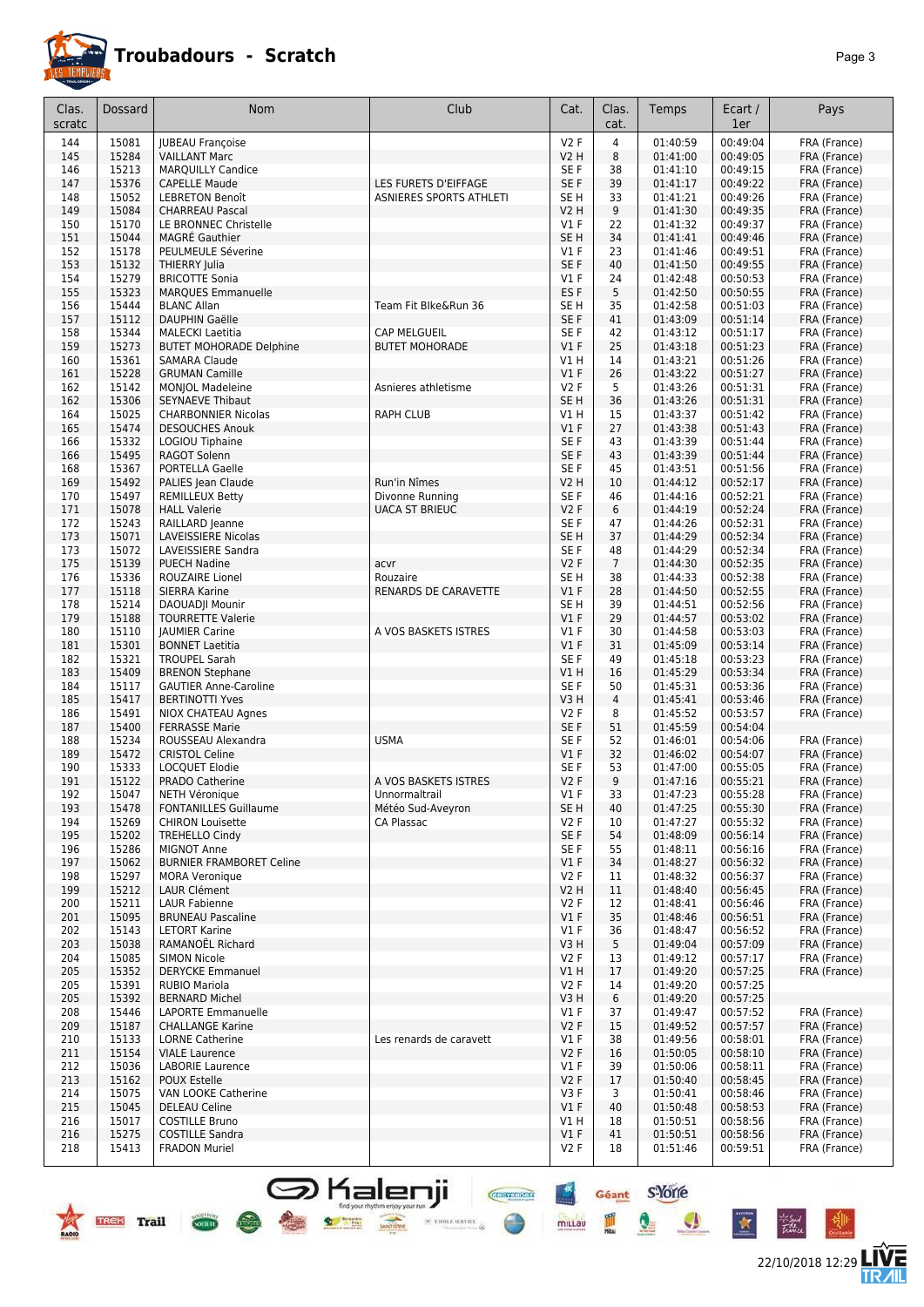

### **Troubadours - Scratch** *Page 4*

22/10/2018 12:29 **LIVE** 

Géant S-Yone

Q

 $\bullet$ 

 $\star$ 

**Chefflord** 

 $\text{ 9.471} \times \text{ 10.53} \times \text{ 10.53} \times \text{ 10.53} \times \text{ 10.53} \times \text{ 10.53} \times \text{ 10.53} \times \text{ 10.53} \times \text{ 10.53} \times \text{ 10.53} \times \text{ 10.53} \times \text{ 10.53} \times \text{ 10.53} \times \text{ 10.53} \times \text{ 10.53} \times \text{ 10.53} \times \text{ 10.53} \times \text{ 10.53} \times \text{$ 

 $\frac{+x}{-x}$ 

mittau

鳳

| Clas.<br>scratc | Dossard        | Nom                                                        | Club                           | Cat.            | Clas.<br>cat.  | Temps                | Ecart /<br>1er       | Pays                         |
|-----------------|----------------|------------------------------------------------------------|--------------------------------|-----------------|----------------|----------------------|----------------------|------------------------------|
| 219             | 15033          | <b>GRIVEL Véronique</b>                                    | <b>COURTFOREST</b>             | V2F             | 19             | 01:51:56             | 01:00:01             | FRA (France)                 |
| 219             | 15126          | LE GUESCLOU Caroline                                       | <b>Team Grand'Ville</b>        | V1F             | 42             | 01:51:56             | 01:00:01             | FRA (France)                 |
| 221             | 15338          | <b>ALAUX Camille</b>                                       |                                | JU F            | 1              | 01:52:00             | 01:00:05             | FRA (France)                 |
| 222             | 15092          | <b>MALE Frederic</b>                                       |                                | V1 H            | 19             | 01:52:06             | 01:00:11             | FRA (France)                 |
| 223             | 15091          | <b>CHEVALIER Ludivine</b>                                  |                                | $VI$ F          | 43             | 01:52:09             | 01:00:14             | FRA (France)                 |
| 223             | 15093          | <b>MALE Sophie</b>                                         |                                | $VI$ F          | 43             | 01:52:09             | 01:00:14             | FRA (France)                 |
| 225             | 15476          | <b>DUPIN Lucile</b>                                        |                                | SE F            | 56             | 01:52:11             | 01:00:16             | FRA (France)                 |
| 226             | 15083          | NIN Dominique Jeanne                                       | Vias trail runing              | V2F             | 20             | 01:52:18             | 01:00:23             | FRA (France)                 |
| 226             | 15494          | PIPINO Régis                                               |                                | SE H            | 41             | 01:52:18             | 01:00:23             | FRA (France)                 |
| 228             | 15042          | LEDOUX Gabrielle                                           |                                | V3F             | $\overline{4}$ | 01:52:20             | 01:00:25             | FRA (France)                 |
| 229             | 15074          | <b>LECUYER Sylvie</b>                                      | ASCC.RAMBOUILLET OLYMPI        | V2F             | 21             | 01:52:24             | 01:00:29             | FRA (France)                 |
| 230             | 15348          | TARDIEU Jean-François                                      |                                | SE <sub>H</sub> | 42             | 01:52:39             | 01:00:44             | FRA (France)                 |
| 231<br>232      | 15475<br>15080 | <b>DUMONT Cecile</b><br><b>BOREAU DE ROINCE Marie Alix</b> |                                | SE F<br>SE F    | 57<br>58       | 01:52:46<br>01:52:47 | 01:00:51<br>01:00:52 | FRA (France)<br>FRA (France) |
| 233             | 15186          | <b>OUCHHI Samira</b>                                       | XV Athletic club               | SE F            | 59             | 01:52:48             | 01:00:53             | FRA (France)                 |
| 233             | 15355          | <b>GENEVOIS Jean Charles</b>                               |                                | V2 H            | 12             | 01:52:48             | 01:00:53             | FRA (France)                 |
| 235             | 15437          | <b>VIANNAY Thierry</b>                                     | LA FOULEE D'ANNEMASSE          | V2 H            | 13             | 01:53:16             | 01:01:21             | FRA (France)                 |
| 236             | 15387          | <b>ESMOUNI Claire</b>                                      |                                | $VI$ F          | 45             | 01:53:31             | 01:01:36             |                              |
| 237             | 15385          | <b>VELEZ Marine</b>                                        |                                | SE F            | 60             | 01:53:32             | 01:01:37             | FRA (France)                 |
| 238             | 15109          | <b>HOERMANN Nathalie</b>                                   | Rosheim Running                | V1F             | 46             | 01:53:41             | 01:01:46             | FRA (France)                 |
| 239             | 15230          | MIGAUX Barbara                                             |                                | $VI$ F          | 47             | 01:53:47             | 01:01:52             | FRA (France)                 |
| 240             | 15393          | <b>RENAUT Benoit</b>                                       |                                | SE <sub>H</sub> | 43             | 01:53:48             | 01:01:53             | FRA (France)                 |
| 241             | 15383          | LAGANT Jean-Louis                                          | LES FURETS D'EIFFAGE           | V3 H            | 7              | 01:53:49             | 01:01:54             | FRA (France)                 |
| 242             | 15129          | <b>COURCINOUX Marie-José</b>                               |                                | V3F             | 5              | 01:54:11             | 01:02:16             | FRA (France)                 |
| 243             | 15316          | REGNIES ALBOUY Morgane                                     |                                | SE F            | 61             | 01:54:17             | 01:02:22             | FRA (France)                 |
| 243             | 15317          | REGNIES ALBOUY Adrien                                      |                                | SE <sub>H</sub> | 44             | 01:54:17             | 01:02:22             | FRA (France)                 |
| 243             | 15368          | <b>POUZOULET Anne Claire</b>                               |                                | SE F            | 61             | 01:54:17             | 01:02:22             | FRA (France)                 |
| 246             | 15099          | <b>CRESPEL Emmanuelle</b>                                  |                                | $VI$ F          | 48             | 01:54:19             | 01:02:24             | FRA (France)                 |
| 247             | 15086          | <b>DAUCHELLE Marine</b>                                    |                                | SE F            | 63             | 01:54:24             | 01:02:29             | FRA (France)                 |
| 248             | 15027          | <b>TAVERNIER Marc</b>                                      | courir ensemble au muy         | V3H             | 8              | 01:54:38             | 01:02:43             | FRA (France)                 |
| 249             | 15229          | <b>TAVERNIER Jeanne</b>                                    | courir ensemble au muy         | V3F             | 6              | 01:54:39             | 01:02:44             | FRA (France)                 |
| 250             | 15130          | <b>CLERET Laure</b>                                        | <b>VERNEUIL OXYGENE</b>        | $VI$ F          | 49             | 01:54:40             | 01:02:45             | FRA (France)                 |
| 251             | 15175          | <b>DUQUENNE Emilie</b>                                     | A.L.T.E.A.                     | $VI$ F          | 50             | 01:54:52             | 01:02:57             | FRA (France)                 |
| 252             | 15094<br>15053 | <b>MALRIC Corinne</b>                                      |                                | V2F             | 22<br>20       | 01:55:08<br>01:55:16 | 01:03:13<br>01:03:21 | FRA (France)                 |
| 253<br>254      | 15125          | VIGLIENO Guillaume<br><b>METZ Carine</b>                   | <b>VERNEUIL OXYGENE</b>        | V1 H<br>V1F     | 51             | 01:55:44             | 01:03:49             | FRA (France)<br>FRA (France) |
| 255             | 15100          | RIGAL Elena                                                | Millau Triathlon               | SE F            | 64             | 01:56:16             | 01:04:21             | FRA (France)                 |
| 256             | 15342          | <b>QUET Thierry</b>                                        |                                | V3H             | 9              | 01:56:18             | 01:04:23             | FRA (France)                 |
| 257             | 15215          | <b>ARNAUD Helene</b>                                       |                                | V2F             | 23             | 01:56:26             | 01:04:31             | FRA (France)                 |
| 258             | 15165          | CHIZAT SAINT-LAGER Lorédane                                |                                | SE F            | 65             | 01:56:36             | 01:04:41             | FRA (France)                 |
| 258             | 15430          | PRUDHOMME Thierry                                          |                                | V2 H            | 14             | 01:56:36             | 01:04:41             | FRA (France)                 |
| 260             | 15208          | <b>CHARLON Anaïs</b>                                       | Falicoun trail plaisir         | SE F            | 66             | 01:56:51             | 01:04:56             | FRA (France)                 |
| 261             | 15382          | <b>GORIN Fabienne</b>                                      | LES FURETS D'EIFFAGE           | V2F             | 24             | 01:56:54             | 01:04:59             | FRA (France)                 |
| 262             | 15303          | <b>CATHALA Marine</b>                                      |                                | SE F            | 67             | 01:56:55             | 01:05:00             | FRA (France)                 |
| 263             | 15498          | SABLAYROLLES Julie                                         | <b>ACSA</b>                    | SE F            | 68             | 01:56:56             | 01:05:01             | FRA (France)                 |
| 264             | 15325          | <b>COMBES Cécile</b>                                       |                                | ES <sub>F</sub> | 6              | 01:56:57             | 01:05:02             | FRA (France)                 |
| 264             | 15471          | <b>COMBES Marie-Laure</b>                                  |                                | V2F             | 25             | 01:56:57             | 01:05:02             | FRA (France)                 |
| 266             | 15054          | <b>BAZIN Luc</b>                                           | <b>AS CHU NANTES</b>           | V3H             | 10             | 01:57:01             | 01:05:06             | FRA (France)                 |
| 267             | 15194          | <b>SALEL Isabelle</b>                                      |                                | V1F             | 52             | 01:57:13             | 01:05:18             | FRA (France)                 |
| 268             | 15349          | ARNAUD Jean Marc                                           |                                | <b>V2 H</b>     | 15             | 01:57:33             | 01:05:38             | FRA (France)                 |
| 269             | 15219          | L'ECHELARD Sylviane<br><b>GAMET Claire</b>                 |                                | SE F            | 69<br>70       | 01:58:18<br>01:58:29 | 01:06:23<br>01:06:34 | FRA (France)                 |
| 270<br>271      | 15115<br>15440 | <b>LAVOREL Dominique</b>                                   | LA FOULEE D'ANNEMASSE          | SE F<br>V3H     | 11             | 01:59:23             | 01:07:28             | FRA (France)<br>FRA (France) |
| 272             | 15327          | <b>CAILLET Claire</b>                                      |                                | SE F            | 71             | 01:59:33             | 01:07:38             | FRA (France)                 |
| 273             | 15013          | PASERO Cedric                                              |                                | V1 H            | 21             | 01:59:34             | 01:07:39             | FRA (France)                 |
| 273             | 15242          | <b>PASERO Karine</b>                                       | <b>NL</b>                      | $VI$ F          | 53             | 01:59:34             | 01:07:39             | FRA (France)                 |
| 275             | 15351          | DELAVEAU Agnes                                             |                                | V2F             | 26             | 01:59:54             | 01:07:59             | FRA (France)                 |
| 276             | 15350          | <b>DEBATISSE Francoise</b>                                 |                                | V2F             | 27             | 01:59:55             | 01:08:00             | FRA (France)                 |
| 277             | 15203          | LE LAY Ghislaine                                           |                                | V2F             | 28             | 02:00:00             | 01:08:05             | FRA (France)                 |
| 278             | 15102          | LE LAY Marie                                               |                                | SE F            | 72             | 02:00:01             | 01:08:06             | FRA (France)                 |
| 279             | 15290          | <b>GILBERT Emmanuel</b>                                    |                                | V1 H            | 22             | 02:00:06             | 01:08:11             | FRA (France)                 |
| 280             | 15148          | <b>RICARD Capucine</b>                                     |                                | SE F            | 73             | 02:00:09             | 01:08:14             | FRA (France)                 |
| 281             | 15414          | <b>RAYNAL Karine</b>                                       | aveyron sport santé            | SE F            | 74             | 02:00:11             | 01:08:16             | FRA (France)                 |
| 281             | 15467          | CHARRUEAU Julie                                            | LMA72                          | SE F            | 74             | 02:00:11             | 01:08:16             | FRA (France)                 |
| 283             | 15051          | <b>TRAN Catherine</b>                                      |                                | V2F             | 29             | 02:00:12             | 01:08:17             | FRA (France)                 |
| 284             | 15108          | <b>MARTHE Mireille</b>                                     |                                | V2F             | 30             | 02:00:32             | 01:08:37             | FRA (France)                 |
| 285             | 15276          | <b>BATONNIER Anne-Laure</b>                                | AS CHU NANTES                  | SE F            | 76             | 02:00:41             | 01:08:46             | FRA (France)                 |
| 286             | 15360          | LOUBAT Anita                                               |                                | V2F             | 31             | 02:01:16             | 01:09:21             | FRA (France)                 |
| 287             | 15087          | <b>LEPAIGNEUL Brice</b>                                    |                                | SE H            | 45             | 02:01:18             | 01:09:23             | FRA (France)                 |
| 288             | 15274          | <b>ANDRE Laetitia</b>                                      |                                | SE F            | 77             | 02:02:02             | 01:10:07             | FRA (France)                 |
| 289             | 15255<br>15270 | <b>MAGGI Etienne</b><br><b>MALIN Christel</b>              | SAMBA                          | V3H<br>$VI$ F   | 12<br>54       | 02:02:04             | 01:10:09<br>01:10:33 | FRA (France)                 |
| 290<br>291      | 15233          | <b>GIROUD Pascale</b>                                      | <b>ESTG TENCIN</b>             | V2F             | 32             | 02:02:28<br>02:02:54 | 01:10:59             | FRA (France)<br>FRA (France) |
| 292             | 15198          | <b>LEBRUN Orianne</b>                                      | <b>Talant Sport Orientatio</b> | SE F            | 78             | 02:03:21             | 01:11:26             | FRA (France)                 |
| 293             | 15416          | <b>BERTINOTTI Catherine</b>                                |                                | V3F             | 7              | 02:03:40             | 01:11:45             | FRA (France)                 |
|                 |                |                                                            |                                |                 |                |                      |                      |                              |

**S** Kalenji<br>• • • •



**Cocirre**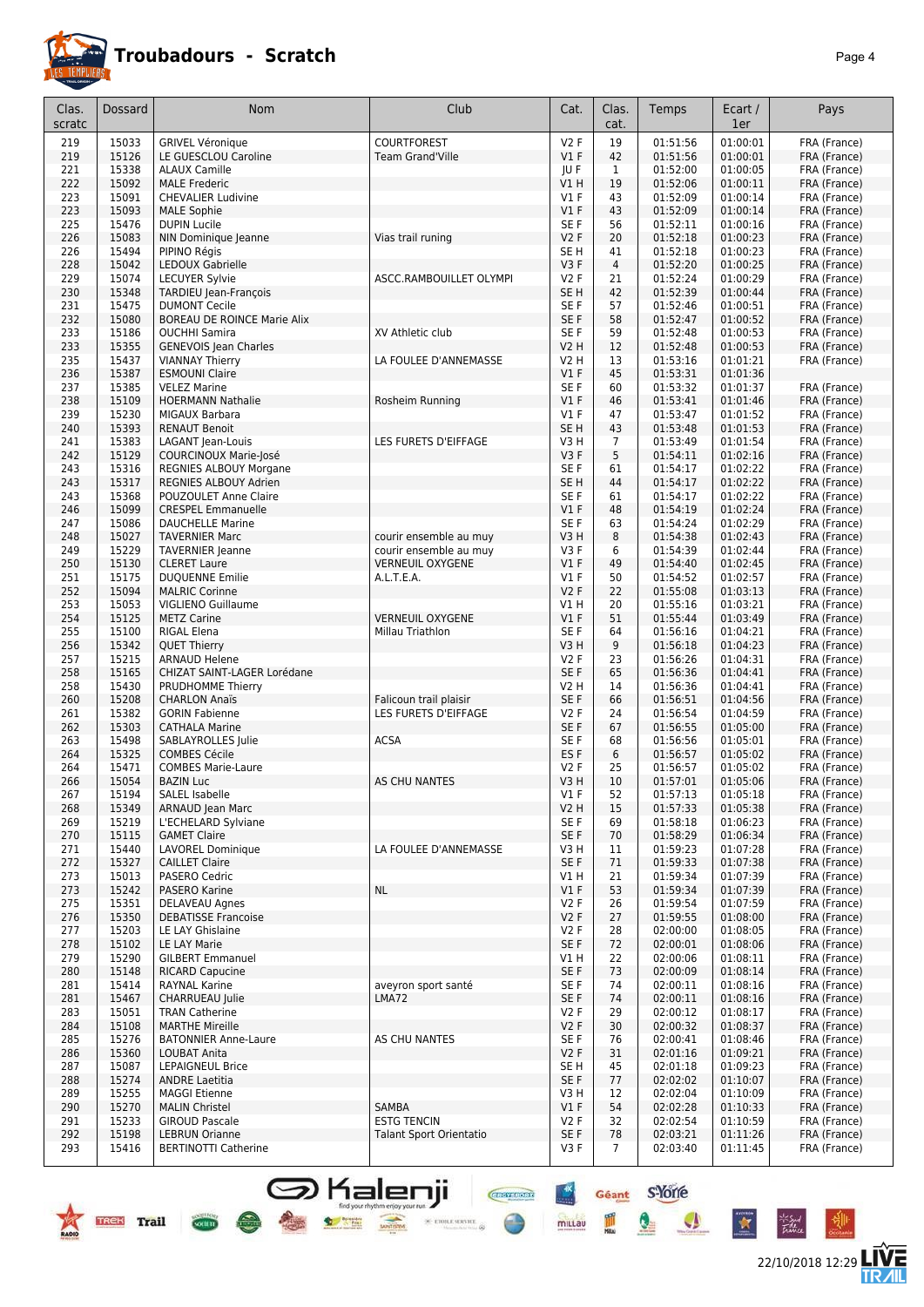

# **Troubadours - Scratch**

|--|--|

22/10/2018 12:29 **LIVE** 

| 8<br>15412<br>V <sub>3</sub> F<br>02:03:47<br>01:11:52<br>294<br><b>MARCILLY Marie Reine</b><br>15291<br>01:11:54<br>295<br>SE F<br>79<br>02:03:49<br><b>YPRES Fleur</b><br>15292<br>295<br>SE F<br>79<br>02:03:49<br>01:11:54<br><b>DAHLEM Charlotte</b><br>15251<br>297<br>V2F<br>33<br>02:03:52<br>01:11:57<br><b>GIUGNI Isabelle</b><br><b>COURTFOREST</b><br>15134<br>298<br>V3F<br>9<br>02:03:53<br>01:11:58<br><b>GUENO Daniele</b><br>15179<br>55<br>299<br>V1F<br>02:04:56<br>01:13:01<br><b>CHARVIN Hnen</b><br>ASO. NTN/SNR<br>300<br>15031<br><b>CHARVIN Denis</b><br><b>V2 H</b><br>16<br>02:05:03<br>01:13:08<br>ASO.NTN/SNR<br>301<br>15481<br>$VI$ F<br>56<br>01:13:17<br><b>GUIRAUD Claire</b><br>02:05:12<br>ligue contre le cancer<br>15124<br>V3F<br>10<br>02:05:13<br>01:13:18<br>302<br><b>DUPLESSIS Patricia</b><br>303<br>15358<br>17<br><b>COMMANDRE Yannick</b><br>V2 H<br>02:05:26<br>01:13:31<br>15429<br>SE F<br>81<br>01:13:39<br>304<br>LETHUILLIER Laure<br>02:05:34 | FRA (France)<br>FRA (France)<br>FRA (France)<br>FRA (France)<br>FRA (France)<br>FRA (France)<br>FRA (France)<br>FRA (France)<br>FRA (France)<br>FRA (France)<br>FRA (France)<br>01:13:49<br>FRA (France)<br>FRA (France)<br>FRA (France)<br>FRA (France)<br>FRA (France)<br>01:14:07<br>FRA (France)<br>01:14:09<br>FRA (France)<br>01:14:22<br>FRA (France)<br>FRA (France) |
|------------------------------------------------------------------------------------------------------------------------------------------------------------------------------------------------------------------------------------------------------------------------------------------------------------------------------------------------------------------------------------------------------------------------------------------------------------------------------------------------------------------------------------------------------------------------------------------------------------------------------------------------------------------------------------------------------------------------------------------------------------------------------------------------------------------------------------------------------------------------------------------------------------------------------------------------------------------------------------------------------|------------------------------------------------------------------------------------------------------------------------------------------------------------------------------------------------------------------------------------------------------------------------------------------------------------------------------------------------------------------------------|
|                                                                                                                                                                                                                                                                                                                                                                                                                                                                                                                                                                                                                                                                                                                                                                                                                                                                                                                                                                                                      |                                                                                                                                                                                                                                                                                                                                                                              |
|                                                                                                                                                                                                                                                                                                                                                                                                                                                                                                                                                                                                                                                                                                                                                                                                                                                                                                                                                                                                      |                                                                                                                                                                                                                                                                                                                                                                              |
|                                                                                                                                                                                                                                                                                                                                                                                                                                                                                                                                                                                                                                                                                                                                                                                                                                                                                                                                                                                                      |                                                                                                                                                                                                                                                                                                                                                                              |
|                                                                                                                                                                                                                                                                                                                                                                                                                                                                                                                                                                                                                                                                                                                                                                                                                                                                                                                                                                                                      |                                                                                                                                                                                                                                                                                                                                                                              |
|                                                                                                                                                                                                                                                                                                                                                                                                                                                                                                                                                                                                                                                                                                                                                                                                                                                                                                                                                                                                      |                                                                                                                                                                                                                                                                                                                                                                              |
|                                                                                                                                                                                                                                                                                                                                                                                                                                                                                                                                                                                                                                                                                                                                                                                                                                                                                                                                                                                                      |                                                                                                                                                                                                                                                                                                                                                                              |
|                                                                                                                                                                                                                                                                                                                                                                                                                                                                                                                                                                                                                                                                                                                                                                                                                                                                                                                                                                                                      |                                                                                                                                                                                                                                                                                                                                                                              |
|                                                                                                                                                                                                                                                                                                                                                                                                                                                                                                                                                                                                                                                                                                                                                                                                                                                                                                                                                                                                      |                                                                                                                                                                                                                                                                                                                                                                              |
|                                                                                                                                                                                                                                                                                                                                                                                                                                                                                                                                                                                                                                                                                                                                                                                                                                                                                                                                                                                                      |                                                                                                                                                                                                                                                                                                                                                                              |
| 305<br>15184<br>V1 H<br>23<br><b>BARRAU Florent</b><br>02:05:44                                                                                                                                                                                                                                                                                                                                                                                                                                                                                                                                                                                                                                                                                                                                                                                                                                                                                                                                      |                                                                                                                                                                                                                                                                                                                                                                              |
| 15180<br>V1H<br>24<br>02:05:46<br>01:13:51<br>306<br><b>DUPRADEAU Franck</b><br>Dupradeau                                                                                                                                                                                                                                                                                                                                                                                                                                                                                                                                                                                                                                                                                                                                                                                                                                                                                                            |                                                                                                                                                                                                                                                                                                                                                                              |
| 15247<br>307<br><b>ASAT KANGOUROU TISSEO</b><br>$VI$ F<br>57<br>02:05:49<br>01:13:54<br><b>BONNAFOUS Valérie</b>                                                                                                                                                                                                                                                                                                                                                                                                                                                                                                                                                                                                                                                                                                                                                                                                                                                                                     |                                                                                                                                                                                                                                                                                                                                                                              |
| 15248<br>01:13:54<br>ASAT KANGOUROU TISSEO<br>25<br>02:05:49<br>307<br><b>ASSEMAT Dominique</b><br>V1 H                                                                                                                                                                                                                                                                                                                                                                                                                                                                                                                                                                                                                                                                                                                                                                                                                                                                                              |                                                                                                                                                                                                                                                                                                                                                                              |
| 15363<br>82<br>309<br>SE F<br>02:06:01<br>01:14:06<br><b>BERGEROL Margot</b>                                                                                                                                                                                                                                                                                                                                                                                                                                                                                                                                                                                                                                                                                                                                                                                                                                                                                                                         |                                                                                                                                                                                                                                                                                                                                                                              |
| 15493<br>310<br>PELISSIER Alain<br>V3H<br>13<br>02:06:02<br>15158<br>311<br>LETOURNEUR Murielle<br>V2F<br>34<br>02:06:04                                                                                                                                                                                                                                                                                                                                                                                                                                                                                                                                                                                                                                                                                                                                                                                                                                                                             |                                                                                                                                                                                                                                                                                                                                                                              |
| TRAILERS DU MOLE<br>312<br>15347<br>SE F<br>83<br>02:06:17<br><b>BANES Laure</b>                                                                                                                                                                                                                                                                                                                                                                                                                                                                                                                                                                                                                                                                                                                                                                                                                                                                                                                     |                                                                                                                                                                                                                                                                                                                                                                              |
| 313<br>15452<br>$VI$ F<br>58<br>01:14:32<br><b>MATIGNON Nathalie</b><br>02:06:27                                                                                                                                                                                                                                                                                                                                                                                                                                                                                                                                                                                                                                                                                                                                                                                                                                                                                                                     |                                                                                                                                                                                                                                                                                                                                                                              |
| 15357<br>18<br>314<br><b>COMMANDRE Michel</b><br><b>V2 H</b><br>02:06:47<br>01:14:52                                                                                                                                                                                                                                                                                                                                                                                                                                                                                                                                                                                                                                                                                                                                                                                                                                                                                                                 | FRA (France)                                                                                                                                                                                                                                                                                                                                                                 |
| 15172<br>59<br>01:15:22<br>315<br><b>TANGUY Isabelle</b><br>$VI$ F<br>02:07:17<br>team la verdure                                                                                                                                                                                                                                                                                                                                                                                                                                                                                                                                                                                                                                                                                                                                                                                                                                                                                                    | FRA (France)                                                                                                                                                                                                                                                                                                                                                                 |
| 15049<br>SE F<br>84<br>316<br><b>GUIHENEUF Virginie</b><br>02:07:44<br>01:15:49                                                                                                                                                                                                                                                                                                                                                                                                                                                                                                                                                                                                                                                                                                                                                                                                                                                                                                                      | FRA (France)                                                                                                                                                                                                                                                                                                                                                                 |
| 15447<br>V1F<br>60<br>01:15:52<br>317<br>FAVENNEC-DALLET Audrene<br>02:07:47                                                                                                                                                                                                                                                                                                                                                                                                                                                                                                                                                                                                                                                                                                                                                                                                                                                                                                                         | FRA (France)                                                                                                                                                                                                                                                                                                                                                                 |
| 318<br>15199<br>V3F<br>11<br>01:16:19<br><b>MONGENET Maryse</b><br>02:08:14<br>15090<br>85<br>319<br>SE F<br>02:08:32<br>01:16:37<br><b>CHESNOT Audrey</b>                                                                                                                                                                                                                                                                                                                                                                                                                                                                                                                                                                                                                                                                                                                                                                                                                                           | FRA (France)<br>FRA (France)                                                                                                                                                                                                                                                                                                                                                 |
| 15441<br>320<br><b>GENOUD PRACHEX Odile</b><br>V2F<br>35<br>02:09:14<br>01:17:19                                                                                                                                                                                                                                                                                                                                                                                                                                                                                                                                                                                                                                                                                                                                                                                                                                                                                                                     | FRA (France)                                                                                                                                                                                                                                                                                                                                                                 |
| 15464<br>01:17:19<br>320<br>LA FOULEE D'ANNEMASSE<br>V3F<br>12<br>02:09:14<br><b>ZERMATTEN Josette</b>                                                                                                                                                                                                                                                                                                                                                                                                                                                                                                                                                                                                                                                                                                                                                                                                                                                                                               | FRA (France)                                                                                                                                                                                                                                                                                                                                                                 |
| 15155<br>01:17:31<br>322<br>$VI$ F<br>61<br>02:09:26<br>FABREGA Hélène                                                                                                                                                                                                                                                                                                                                                                                                                                                                                                                                                                                                                                                                                                                                                                                                                                                                                                                               | FRA (France)                                                                                                                                                                                                                                                                                                                                                                 |
| 15362<br>323<br>SE F<br>86<br>02:09:40<br>01:17:45<br><b>ALRIC Nancy</b>                                                                                                                                                                                                                                                                                                                                                                                                                                                                                                                                                                                                                                                                                                                                                                                                                                                                                                                             | FRA (France)                                                                                                                                                                                                                                                                                                                                                                 |
| 324<br>15161<br>SE F<br>87<br>01:17:52<br><b>HERAL Cindy</b><br>02:09:47                                                                                                                                                                                                                                                                                                                                                                                                                                                                                                                                                                                                                                                                                                                                                                                                                                                                                                                             | FRA (France)                                                                                                                                                                                                                                                                                                                                                                 |
| 325<br>15058<br><b>SAVARE Valérie</b><br>V2F<br>36<br>01:17:54<br>02:09:49<br>15223<br>326<br>SE F<br>88<br>02:10:36<br>01:18:41                                                                                                                                                                                                                                                                                                                                                                                                                                                                                                                                                                                                                                                                                                                                                                                                                                                                     | FRA (France)                                                                                                                                                                                                                                                                                                                                                                 |
| PEREZ Ingrid<br>15209<br>37<br>V2F<br>327<br><b>VIALAT Carole</b><br><b>FONTANIL TRIATHLON</b><br>02:10:37<br>01:18:42                                                                                                                                                                                                                                                                                                                                                                                                                                                                                                                                                                                                                                                                                                                                                                                                                                                                               | FRA (France)<br>FRA (France)                                                                                                                                                                                                                                                                                                                                                 |
| 15222<br>26<br>328<br>NUYTENS Sébastien<br>V1 H<br>02:10:38<br>01:18:43                                                                                                                                                                                                                                                                                                                                                                                                                                                                                                                                                                                                                                                                                                                                                                                                                                                                                                                              | FRA (France)                                                                                                                                                                                                                                                                                                                                                                 |
| 62<br>329<br>15145<br>$VI$ F<br><b>BRUNET Stephanie</b><br>CA PARTHENAY<br>02:10:55<br>01:19:00                                                                                                                                                                                                                                                                                                                                                                                                                                                                                                                                                                                                                                                                                                                                                                                                                                                                                                      | FRA (France)                                                                                                                                                                                                                                                                                                                                                                 |
| 329<br>15150<br>$VI$ F<br>62<br>01:19:00<br><b>AUVIN Aurelie</b><br>Les Gazelles de Cissé<br>02:10:55                                                                                                                                                                                                                                                                                                                                                                                                                                                                                                                                                                                                                                                                                                                                                                                                                                                                                                | FRA (France)                                                                                                                                                                                                                                                                                                                                                                 |
| 15152<br>331<br>V2F<br>38<br>01:19:16<br><b>DELTEIL Anne-Marie</b><br>02:11:11<br>jogging club veranne                                                                                                                                                                                                                                                                                                                                                                                                                                                                                                                                                                                                                                                                                                                                                                                                                                                                                               | FRA (France)                                                                                                                                                                                                                                                                                                                                                                 |
| 15061<br>01:20:30<br>332<br>V3F<br>13<br>02:12:25<br><b>BAUCHE Dominique</b><br>15486<br>89<br>333<br>SE F<br>02:13:05<br>01:21:10                                                                                                                                                                                                                                                                                                                                                                                                                                                                                                                                                                                                                                                                                                                                                                                                                                                                   | FRA (France)                                                                                                                                                                                                                                                                                                                                                                 |
| <b>MAUPAS Caroline</b><br>15366<br>01:21:44<br>334<br>SE <sub>H</sub><br>46<br>02:13:39<br><b>GAYRAUD Benjamin</b>                                                                                                                                                                                                                                                                                                                                                                                                                                                                                                                                                                                                                                                                                                                                                                                                                                                                                   | FRA (France)<br>FRA (France)                                                                                                                                                                                                                                                                                                                                                 |
| 15356<br>01:22:27<br>335<br>V1F<br>64<br>02:14:22<br><b>JUBAN Emmanuelle</b>                                                                                                                                                                                                                                                                                                                                                                                                                                                                                                                                                                                                                                                                                                                                                                                                                                                                                                                         | FRA (France)                                                                                                                                                                                                                                                                                                                                                                 |
| 336<br>15353<br><b>DERYCKE Florence</b><br>$VI$ F<br>65<br>02:14:26<br>01:22:31                                                                                                                                                                                                                                                                                                                                                                                                                                                                                                                                                                                                                                                                                                                                                                                                                                                                                                                      | FRA (France)                                                                                                                                                                                                                                                                                                                                                                 |
| 337<br>15436<br>LA FOULEE D'ANNEMASSE<br>V2F<br>39<br>01:23:30<br>VIANNAY-JANDEAU Sandrine<br>02:15:25                                                                                                                                                                                                                                                                                                                                                                                                                                                                                                                                                                                                                                                                                                                                                                                                                                                                                               | FRA (France)                                                                                                                                                                                                                                                                                                                                                                 |
| 15173<br>40<br>338<br><b>COLLOMB Katia</b><br><b>SNR</b><br>V2F<br>02:16:23<br>01:24:28                                                                                                                                                                                                                                                                                                                                                                                                                                                                                                                                                                                                                                                                                                                                                                                                                                                                                                              | FRA (France)                                                                                                                                                                                                                                                                                                                                                                 |
| 15456<br>339<br><b>BERTIN Alain</b><br>Les courapieds<br>V3H<br>14<br>02:17:02<br>01:25:07<br>14<br>340<br>15439<br>LA FOULEE D'ANNEMASSE<br>V3F<br><b>ROUSSET Mureille</b>                                                                                                                                                                                                                                                                                                                                                                                                                                                                                                                                                                                                                                                                                                                                                                                                                          | FRA (France)<br>FRA (France)                                                                                                                                                                                                                                                                                                                                                 |
| 02:17:03<br>01:25:08<br>15204<br><b>V2 H</b><br>19<br>341<br><b>ACCES TRAIL</b><br>02:17:58<br>01:26:03<br><b>RUBIO Philippe</b>                                                                                                                                                                                                                                                                                                                                                                                                                                                                                                                                                                                                                                                                                                                                                                                                                                                                     | FRA (France)                                                                                                                                                                                                                                                                                                                                                                 |
| 342<br>15193<br>PRUDHOMME Noelle<br>V2 F<br>41<br>02:18:21<br>01:26:26                                                                                                                                                                                                                                                                                                                                                                                                                                                                                                                                                                                                                                                                                                                                                                                                                                                                                                                               | FRA (France)                                                                                                                                                                                                                                                                                                                                                                 |
| <b>ASO NTN SNR</b><br><b>V4 H</b><br>343<br>15427<br>RIPPOZ Hubert<br>$\mathbf{1}$<br>02:18:43<br>01:26:48                                                                                                                                                                                                                                                                                                                                                                                                                                                                                                                                                                                                                                                                                                                                                                                                                                                                                           | FRA (France)                                                                                                                                                                                                                                                                                                                                                                 |
| 344<br>15119<br><b>GUILLAND Nadia</b><br>$VI$ F<br>02:18:45<br>01:26:50<br>66                                                                                                                                                                                                                                                                                                                                                                                                                                                                                                                                                                                                                                                                                                                                                                                                                                                                                                                        | FRA (France)                                                                                                                                                                                                                                                                                                                                                                 |
| 15457<br>CAF<br>02:18:45<br>01:26:50<br>344<br><b>GUILLAND Manon</b><br>5                                                                                                                                                                                                                                                                                                                                                                                                                                                                                                                                                                                                                                                                                                                                                                                                                                                                                                                            | FRA (France)                                                                                                                                                                                                                                                                                                                                                                 |
| 15237<br>SE F<br>01:27:26<br>346<br><b>GARNIER Helene</b><br>90<br>02:19:21<br><b>CHESNOT Lucien</b>                                                                                                                                                                                                                                                                                                                                                                                                                                                                                                                                                                                                                                                                                                                                                                                                                                                                                                 | FRA (France)                                                                                                                                                                                                                                                                                                                                                                 |
| 15120<br>$\overline{2}$<br>02:23:25<br>01:31:30<br>347<br>V4 H<br>15121<br>$VI$ F<br>02:23:30<br>01:31:35<br>348<br>LE BLANC Severine<br>67                                                                                                                                                                                                                                                                                                                                                                                                                                                                                                                                                                                                                                                                                                                                                                                                                                                          | FRA (France)<br>FRA (France)                                                                                                                                                                                                                                                                                                                                                 |
| 01:32:08<br>349<br>15371<br><b>SENEGAS Brigitte</b><br>V2F<br>42<br>02:24:03                                                                                                                                                                                                                                                                                                                                                                                                                                                                                                                                                                                                                                                                                                                                                                                                                                                                                                                         | FRA (France)                                                                                                                                                                                                                                                                                                                                                                 |
| 350<br>15337<br>$VI$ F<br>02:24:08<br>01:32:13<br><b>MARTEL Maroussia</b><br>68                                                                                                                                                                                                                                                                                                                                                                                                                                                                                                                                                                                                                                                                                                                                                                                                                                                                                                                      | FRA (France)                                                                                                                                                                                                                                                                                                                                                                 |
| 351<br>15373<br><b>HELAL Abir</b><br>SE F<br>91<br>02:24:10<br>01:32:15                                                                                                                                                                                                                                                                                                                                                                                                                                                                                                                                                                                                                                                                                                                                                                                                                                                                                                                              | FRA (France)                                                                                                                                                                                                                                                                                                                                                                 |
| 352<br>15245<br>BARRAUD Aurélia-Pilar<br>SE F<br>92<br>02:24:11<br>01:32:16                                                                                                                                                                                                                                                                                                                                                                                                                                                                                                                                                                                                                                                                                                                                                                                                                                                                                                                          | FRA (France)                                                                                                                                                                                                                                                                                                                                                                 |
| la confrérie du noireau<br>69<br>353<br>15127<br><b>AUMONT Fabienne</b><br>$VI$ F<br>02:24:46<br>01:32:51                                                                                                                                                                                                                                                                                                                                                                                                                                                                                                                                                                                                                                                                                                                                                                                                                                                                                            | FRA (France)                                                                                                                                                                                                                                                                                                                                                                 |
| 15057<br>01:32:52<br>354<br>NICOLLET Cécile<br>$VI$ F<br>70<br>02:24:47<br>355<br>15137<br><b>SALON Nathalie</b><br>V2F<br>43<br>02:25:48<br>01:33:53                                                                                                                                                                                                                                                                                                                                                                                                                                                                                                                                                                                                                                                                                                                                                                                                                                                | FRA (France)<br>FRA (France)                                                                                                                                                                                                                                                                                                                                                 |
| 15249<br>02:25:48<br>01:33:53<br>355<br><b>DUJOLS Pascal</b><br>V2 H<br>20                                                                                                                                                                                                                                                                                                                                                                                                                                                                                                                                                                                                                                                                                                                                                                                                                                                                                                                           | FRA (France)                                                                                                                                                                                                                                                                                                                                                                 |
| 357<br>15040<br>02:26:32<br><b>BOURGEOIS Cathy</b><br>LES FURETS D'EIFFAGE<br>V2F<br>44<br>01:34:37                                                                                                                                                                                                                                                                                                                                                                                                                                                                                                                                                                                                                                                                                                                                                                                                                                                                                                  | FRA (France)                                                                                                                                                                                                                                                                                                                                                                 |
| 15157<br>02:26:42<br>01:34:47<br>358<br><b>HUVET Francoise</b><br>CAP <sub>03</sub><br>V2F<br>45                                                                                                                                                                                                                                                                                                                                                                                                                                                                                                                                                                                                                                                                                                                                                                                                                                                                                                     | FRA (France)                                                                                                                                                                                                                                                                                                                                                                 |
| 359<br>15445<br>LA FOULEE D'ANNEMASSE<br>V2F<br>02:28:50<br>01:36:55<br><b>LIMOUSIN Catherine</b><br>46                                                                                                                                                                                                                                                                                                                                                                                                                                                                                                                                                                                                                                                                                                                                                                                                                                                                                              | FRA (France)                                                                                                                                                                                                                                                                                                                                                                 |
| 15463<br>360<br>DECRAUSAZ Maria<br>LA FOULEE D'ANNEMASSE<br>V2F<br>47<br>02:28:51<br>01:36:56                                                                                                                                                                                                                                                                                                                                                                                                                                                                                                                                                                                                                                                                                                                                                                                                                                                                                                        | FRA (France)                                                                                                                                                                                                                                                                                                                                                                 |
| 361<br>15246<br>$VI$ F<br>71<br>02:30:22<br>01:38:27<br>VIALE Daphné-Pier                                                                                                                                                                                                                                                                                                                                                                                                                                                                                                                                                                                                                                                                                                                                                                                                                                                                                                                            | FRA (France)                                                                                                                                                                                                                                                                                                                                                                 |
| 362<br>15411<br><b>BLAIN Laure</b><br>$VI$ F<br>72<br>02:33:20<br>01:41:25<br>363<br>15420<br><b>FOUCHER Isabelle</b><br>S/L ac haute vilaine<br>V2F<br>48<br>02:33:28<br>01:41:33                                                                                                                                                                                                                                                                                                                                                                                                                                                                                                                                                                                                                                                                                                                                                                                                                   | FRA (France)<br>FRA (France)                                                                                                                                                                                                                                                                                                                                                 |
| 364<br>15470<br>THENARD Jean Claude<br>V3H<br>15<br>02:33:31<br>01:41:36                                                                                                                                                                                                                                                                                                                                                                                                                                                                                                                                                                                                                                                                                                                                                                                                                                                                                                                             | FRA (France)                                                                                                                                                                                                                                                                                                                                                                 |
| 365<br>15450<br><b>AZZOPARDI Bernard</b><br>V3H<br>16<br>02:33:32<br>01:41:37                                                                                                                                                                                                                                                                                                                                                                                                                                                                                                                                                                                                                                                                                                                                                                                                                                                                                                                        | FRA (France)                                                                                                                                                                                                                                                                                                                                                                 |
| 366<br>15405<br>LEBROU Andrée<br><b>V4 F</b><br>1<br>02:34:03<br>01:42:08                                                                                                                                                                                                                                                                                                                                                                                                                                                                                                                                                                                                                                                                                                                                                                                                                                                                                                                            | FRA (France)                                                                                                                                                                                                                                                                                                                                                                 |
| 367<br>15076<br><b>FOUQUET Amélie</b><br>Les petites foulées de<br>$VI$ F<br>73<br>02:34:15<br>01:42:20                                                                                                                                                                                                                                                                                                                                                                                                                                                                                                                                                                                                                                                                                                                                                                                                                                                                                              | FRA (France)                                                                                                                                                                                                                                                                                                                                                                 |
| PETITES FOULEES DE CARA<br>$VI$ F<br>367<br>15458<br><b>LEPINE Virginie</b><br>73<br>02:34:15<br>01:42:20                                                                                                                                                                                                                                                                                                                                                                                                                                                                                                                                                                                                                                                                                                                                                                                                                                                                                            | FRA (France)                                                                                                                                                                                                                                                                                                                                                                 |

S Kalenji

**TREE** Trail Com

Géant S'Yorre

Q

**MILLAU** 

 $\bullet$ 

 $\overline{\bm{x}}$ 

ir Sud<br>Talian